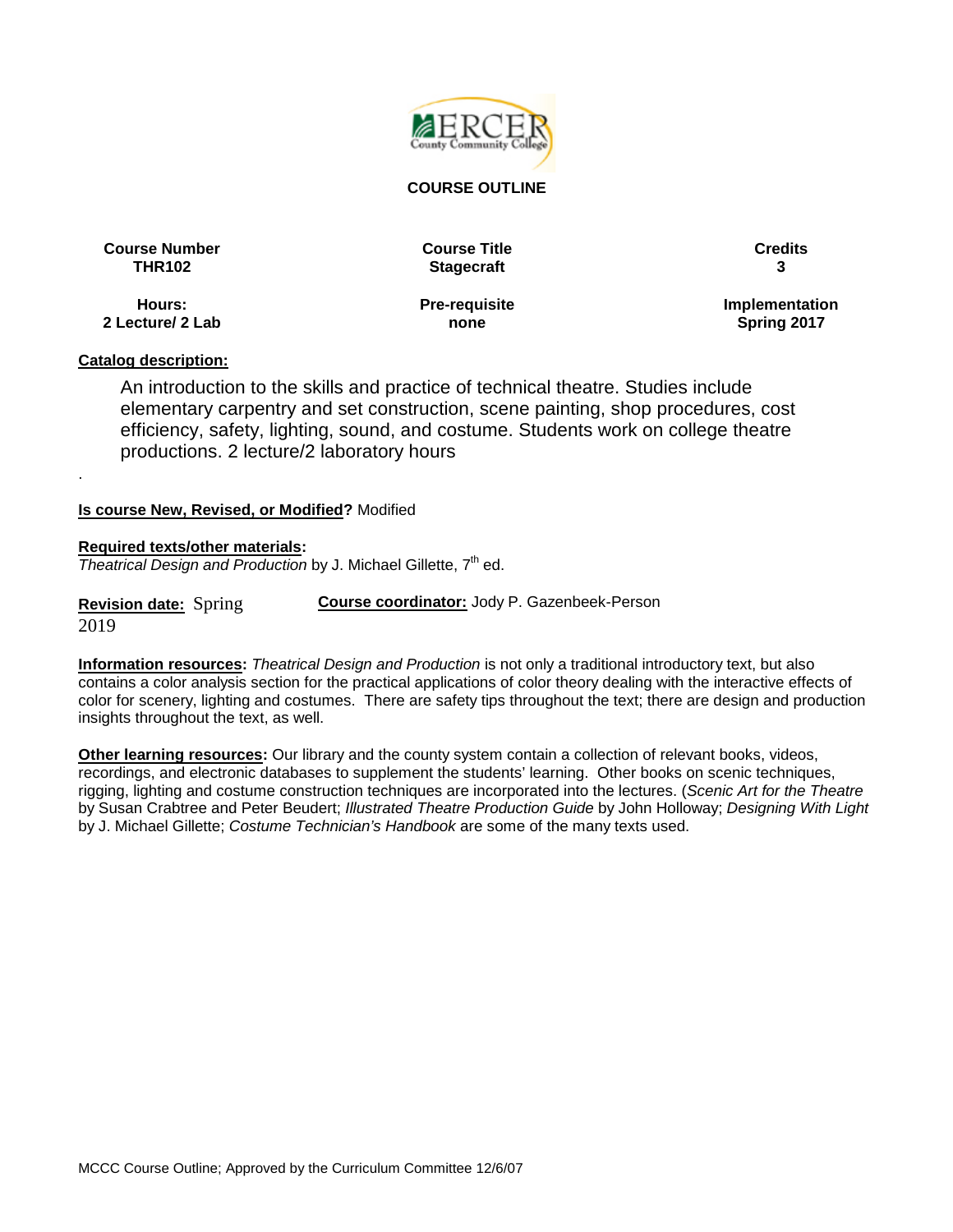## **Student Learning Outcomes/Course Goals:**

# *The student will be able to:*

- Understand basic design theory.
- Operate power tools correctly and safely.
- Identify the hardware, tools, materials and techniques needed to construct scenery.
- Construct basic scenic elements.
- Understand and apply basic scene painting techniques
- Understand the functions, and qualities of light.
- Differentiate various lighting instruments and know their properties.
- Hang and focus lighting instruments.
- Understand the basics of costume construction and be able to do basic hand and machine sewing.
- Understand the basics of theatre sound and sound reinforcement.
- Understand and use basic stage makeup.

## **Course-specific General Education Knowledge Goals and Core Skills.**

# **General Education Knowledge Goals**

**Communication.** Students will communicate effectively in both speech and writing.

**Problem solving.** Students will analyze designs and drawings to determine the best way to realize the final result.

**History.** Students will understand historical events and movements in World, Western, non-Western or American societies and how these events shape the way design and technology have evolved. Students will also see how history affects the design choices in costuming a play.

**Diversity.** Students will understand the importance of a global perspective and culturally diverse peoples and how different cultures affect scene and costume design.

**Team Work.** Students will learn to work together in teams to complete tasks.

## **MCCC Core Skills**

**Written and Oral Communication in English.** Students will communicate effectively in speech and writing, and demonstrate proficiency in reading.

**Critical Thinking and Problem-solving.** Students will use critical thinking and problem solving skills in analyzing information.

**Team Work.** Students will learn to work together in teams to complete tasks.

**Information Literacy.** Students will recognize when information is needed and have the knowledge and skills to locate, evaluate, and effectively use information for college level work.

**Intra-Cultural and Inter-Cultural Responsibility.** Students will demonstrate an awareness of the responsibilities of intelligent citizenship in a diverse and pluralistic society, and will demonstrate cultural, global, and environmental awareness.

### **Units of study in detail.**

### **Unit I: Physical Theatre and Design Process**

*The student will be able to*

- Describe the physical architecture of various theaters; understand and use the terminology used to describe and work in the theatre.
- Describe the rigging of a theatre and the ways scenery is moved on and off stage.
- Analyze and understand a ground plan.
- Identify the design process:
	- o Commitment to the project
	- o Analysis of what is needed (read the play, discuss concepts, etc.)
	- o Research the time period involved for architecture, sociological, and cultural background, and examine the psychological roots of the play and characters.
	- o Incubation how to let all the research, discussions and concepts sit so the mind can sift through all the information.
	- o Select the solution that best fits the parameters of the design challenge.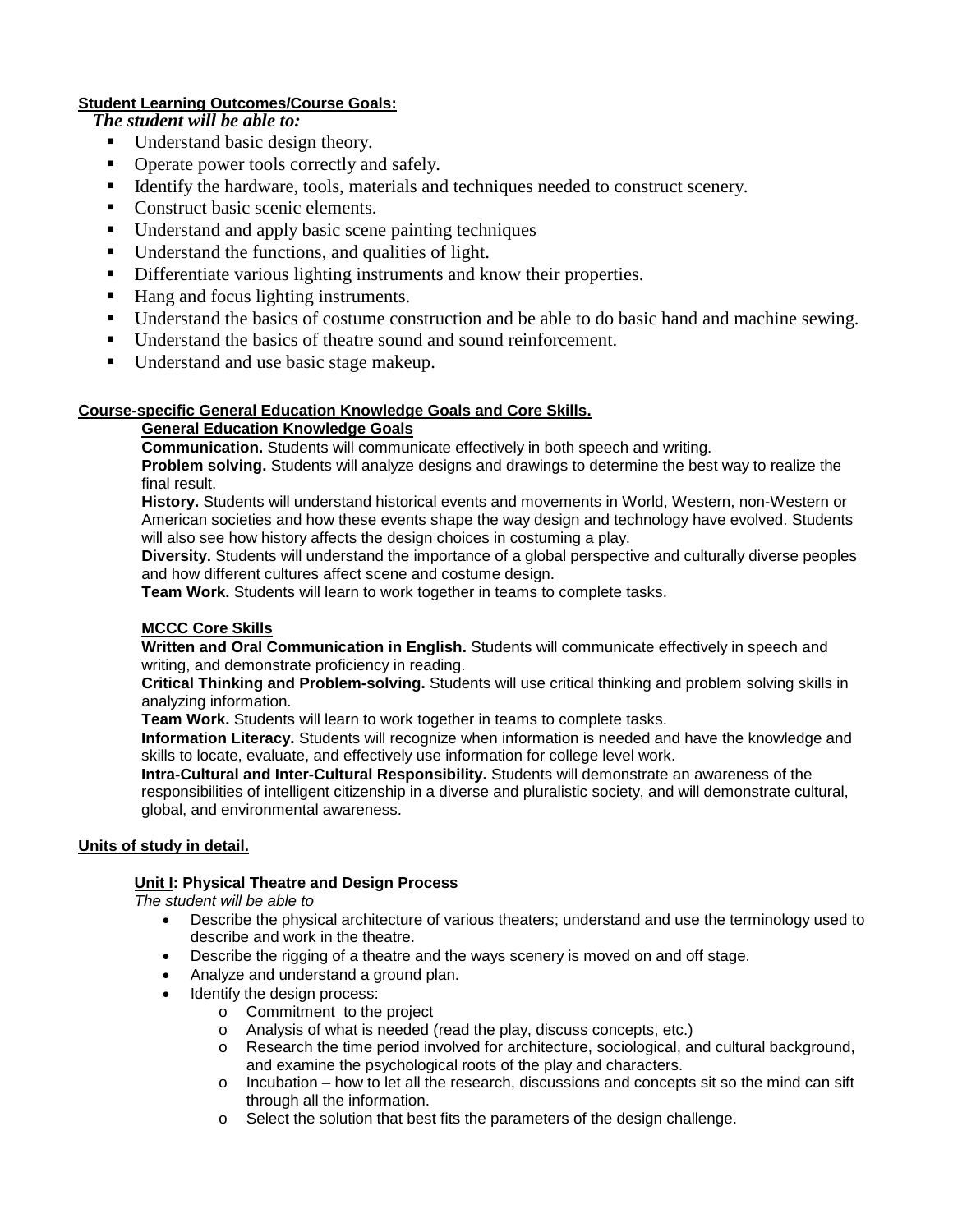- o Implement the solution selected; draw up plans, estimate materials and cost, actually construct.
- o Evaluate the result. Objectively look at final result and and methods used to see if and how it might be done better.

### **Unit II: Tools and Shop Procedures**

*The student will be able to*

- Identify, describe and properly and safely use hand tools.
- Identify and properly and safely use power tools (saws, drills, sewing machines, etc.).
- Create scale drawings using an architect scale rule.

#### **Unit III: Scenic Construction, Painting, Properties**

*The student will be able to*

- Analyze a scenic element (flat, platform, staircase, etc.)for proper construction methods.
- Determine the amount of lumber, hardware, and other materials needed to complete the project.
- Apply skills learned to actually construct a scenic element safely and as drawn.
- Prepare the item for painting (size coat, prime coat).
- Use various painting techniques to achieve the desired effects.
- Understand the categories of stage props and how to construct or obtain them.

### **Unit IV: Lighting Design**

*The student will be able to*

- Understand the concepts of lighting design and color theory.
- Understand the functions and qualities of light.
- Understand the optic theory and physics involved in the design of the lighting instruments; how and why one instrument differs from another.
- Understand basic electricity.

#### **Unit IV: Costume Design and Construction**

*The student will be able to*

- Understand the concepts of costume design; why do we wear clothes and how we can use costume to tell an audience about the character.
- Identify basic silhouettes in period clothing.
- Perform basic hand sewing tasks buttons, snaps, hems, etc.
- Thread and operate a sewing machine and construct a simple object.

# **Unit IV: Sound Design**

*The student will be able to*

- Understand the concepts of sound design for theatre.
- Understand sound reinforcement needs.
- Identify the basic equipment used to create and implement sound for the theatre.

### **Unit V: Makeup**

*The student will be able to*

- Understand the need and concept of makeup design.
- Apply basic stage makeup.
- Apply old age and various special effect makeups.
- Understand the safe application procedures of makeup.

#### **Evaluation of student learning:**

- 1. Assigned reading of texts and hand out materials.
- 2. Participation in classroom discussions.
- 3. Assessment of comprehension through participation in group projects.
- 4. Quizzes.